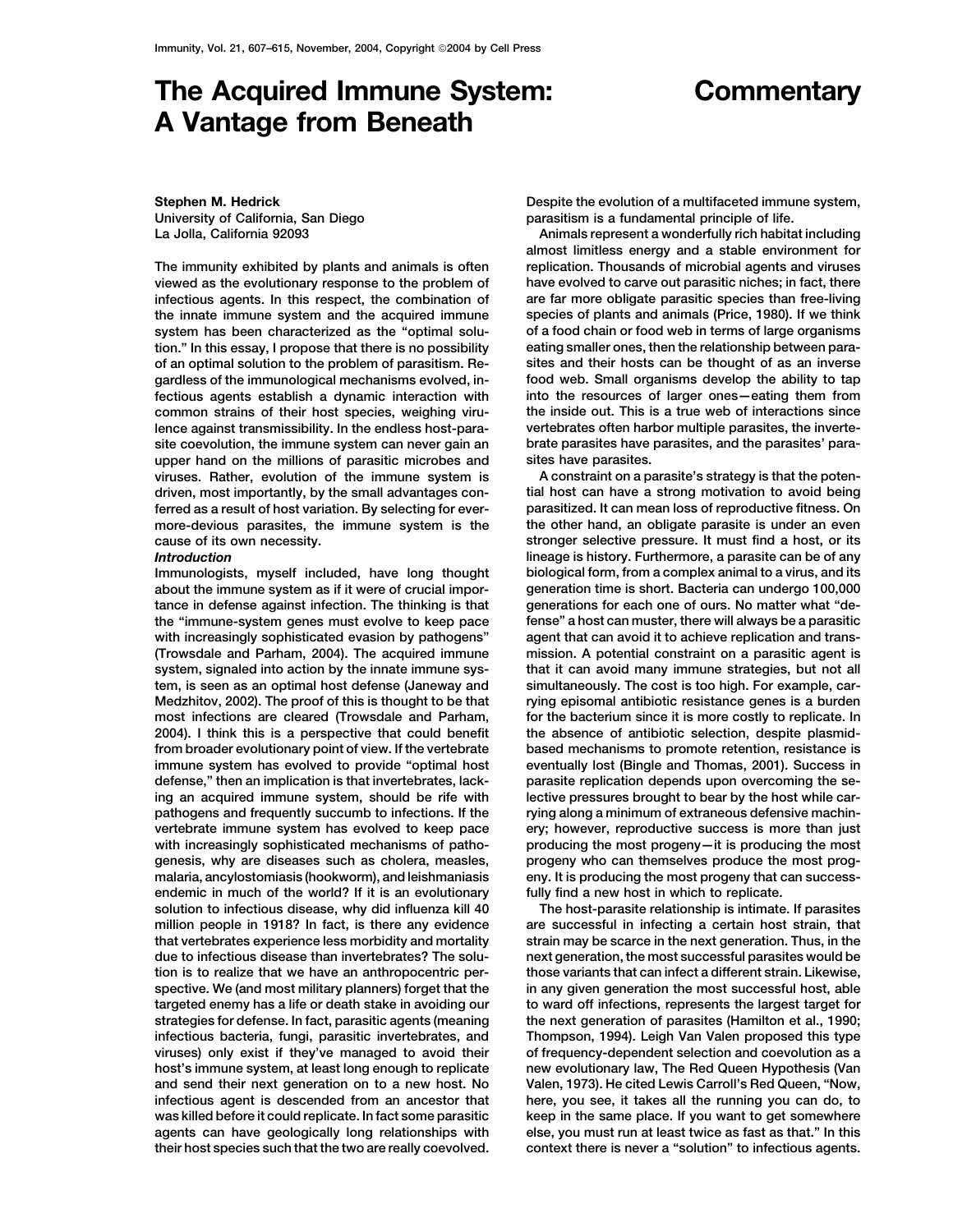**Even the acquired immune system, with its boundless into a complex physiological system with the basic complasticity, did not get us "somewhere else." Each solu- ponents of the present day acquired immune system. tion instead has within it the seeds of its own demise. A conclusion is that from sharks to aardvarks (as well**

Plants and the vast majority of animals on earth have from this aquatic predecessor lineage that happened **no acquired immune system; rather, they have a multi- upon the process of gene rearrangements. plicity of mechanisms to prevent infection that we col- Exactly how does the acquired immune system conlectively term innate immunity. I wish to emphasize that vey a selective advantage? Since an acquired immune the most effective innate mechanism is the denial of response requires days to become effective, it is mainly access. Without barriers to infection, there are no possi- directed toward combating an infectious agent that has ble cell and molecular devices that would be able to gained purchase despite barriers and other innate prevent rampant parasitism. In addition to barriers, the mechanisms of immunity. Studies on a number of bacte**innate immune system is based on a set of rules that rial pathogens have shown that the acquired immune **translate into a proscription against the display of patho- system is important in resolving an infection that is inigen-associated molecular patterns (PAMPs) not present tially controlled by innate immunity (Nauciel, 1990; Weinwithin free-living multicellular organisms. These rules traub et al., 1997). It also confers memory upon surviving have evolved over hundreds of millions of years, they individuals, such that reinfection is much less likely. are passed on intact to each new generation, and they A novel type of immune system has been recently are manifest in the specificity found in receptors and revealed to exist in our most distant vertebrate relatives, mediators of the innate immune system: Toll-related the jawless fish (Pancer et al., 2004). Lampreys presumreceptors, mannose receptors, defensins, complement, ably branched off the vertebrate lineage prior to the peptidoglycan recognition proteins, the coagulation re- invention of RAG-mediated gene rearrangements, and action, and many others, some of which have yet to be they have apparently developed a parallel alternative to discovered (Cooper et al., 1992; Vilmos and Kurucz, the acquired immune system. This immune mechanism 1998; Soderhall and Cerenius, 1998; Hoffmann and is based on clonally distributed leucine-rich repeat re-Reichhart, 2002; Janeway and Medzhitov, 2002; Steinert ceptors (similar to Toll-like receptors) that appear to be** et al., 2003; Rolff and Siva-Jothy, 2003; Dziarski, 2004; diversified by a novel mechanism of genetic rearrange-**Theopold et al., 2004). Cells respond to PAMPs by set- ment. It may be focused on the recognition of PAMPs, ting in motion a number of physiological changes de- or it may be able to combine leucine-rich repeat domains signed to slow microbial growth or viral replication. Spe- to extend the recognition specificity to a larger set of cialized cells, such as hemocytes, can be called into the biochemical determinates. The distinction has important fray. We think of the innate immune system as having implications for self versus non-self recognition in these been selected to prevent the initiation of an infection animals, but the possibility exists that the lamprey imand limit the replication of infectious agents. In principle, mune system has selective aspects of both acquired it should exhibit little memory, with each incident of and innate immunity. If it is restricted to the recognition infection treated as a surprise; however, there is evi- of PAMPs, then it lacks the attendant costs associated dence that immunization of invertebrates can be protec- with self-recognition (see below), and yet the organism tive (Keith et al., 1992; Muta and Iwanaga, 1996; Kurtz may still benefit from the immune memory associated**

**dawn of vertebrate evolution was the raw material for munity. rapid variation and selection. Whereas the innate speci- Of the many implications from this discovery, one is ficity for pathogens must have evolved by trial and error yet another affirmation of the notion that evolution is at each generation, the acquired immune system could not directed toward an optimal solution. There are many be selected to provide vast potential for recognition. biological solutions to each problem, and that which is The problem of refining each specific receptor on an selected is greatly influenced by chance. Since a clonally evolutionary time scale was eliminated. As its name im- selected, somatically diversified receptor system evolved plies, the specificity for pathogens is acquired anew in at least twice, I conclude that it most certainly conveys each individual. This novel mechanism of selection a selective advantage in a world of infectious agents. must, at one time, have conveyed a strong advantage Why, then, is innate immunity sufficient for the most since all vertebrates, other than jawless fish, appear to abundant species on earth, but not for vertebrates? After have descended from a single species, a species that all, even a minor congenital deficiency in vertebrate acevolved exactly three lymphocyte types, each express- quired immunity is often incompatible with life. It's rarely ing a unique antigen-specific, clonally distributed class discussed, but one idea is that long-lived, complex ver**of receptor:  $\alpha\beta$  T cells that recognize antigen peptides **presented by MHC molecules, antibody-producing B and Medzhitov, 2002). The implication is that invertecells, and T cells possibly necessary for negative brates are simple and have short generation times relaregulation (Rast et al., 1997; Nam et al., 2003; Hayday tive to most vertebrates, and perhaps they can afford a and Tigelaar, 2003). The antigen receptor genes all re- high casualty rate. In case these ideas are attractive, quire gene rearrangements mediated by orthologs of we need to consider the existence and success of large the recombination activating genes (RAG) and utilize and complex invertebrates, such as giant squids, clams, terminal deoxynucleotidyl transferase for diversity (Mir- tubeworms, lobsters, oysters, sea urchins, or even inacle et al., 2001; Bartl et al., 2003). Over millions of years, sects. To take the argument to the extreme, we might this ancestral vertebrate species evolved the process consider plants, since they too have a parasitic burden.**

*The Enigma of Invertebrate Immunity* **as velociraptors and pterodactyls), all vertebrates arose**

**and Franz, 2003). with clonal expansion. Such an immune system seems The invention of an acquired immune system at the to blur the distinction between innate and acquired im-**

tebrates require an acquired immune system (Janeway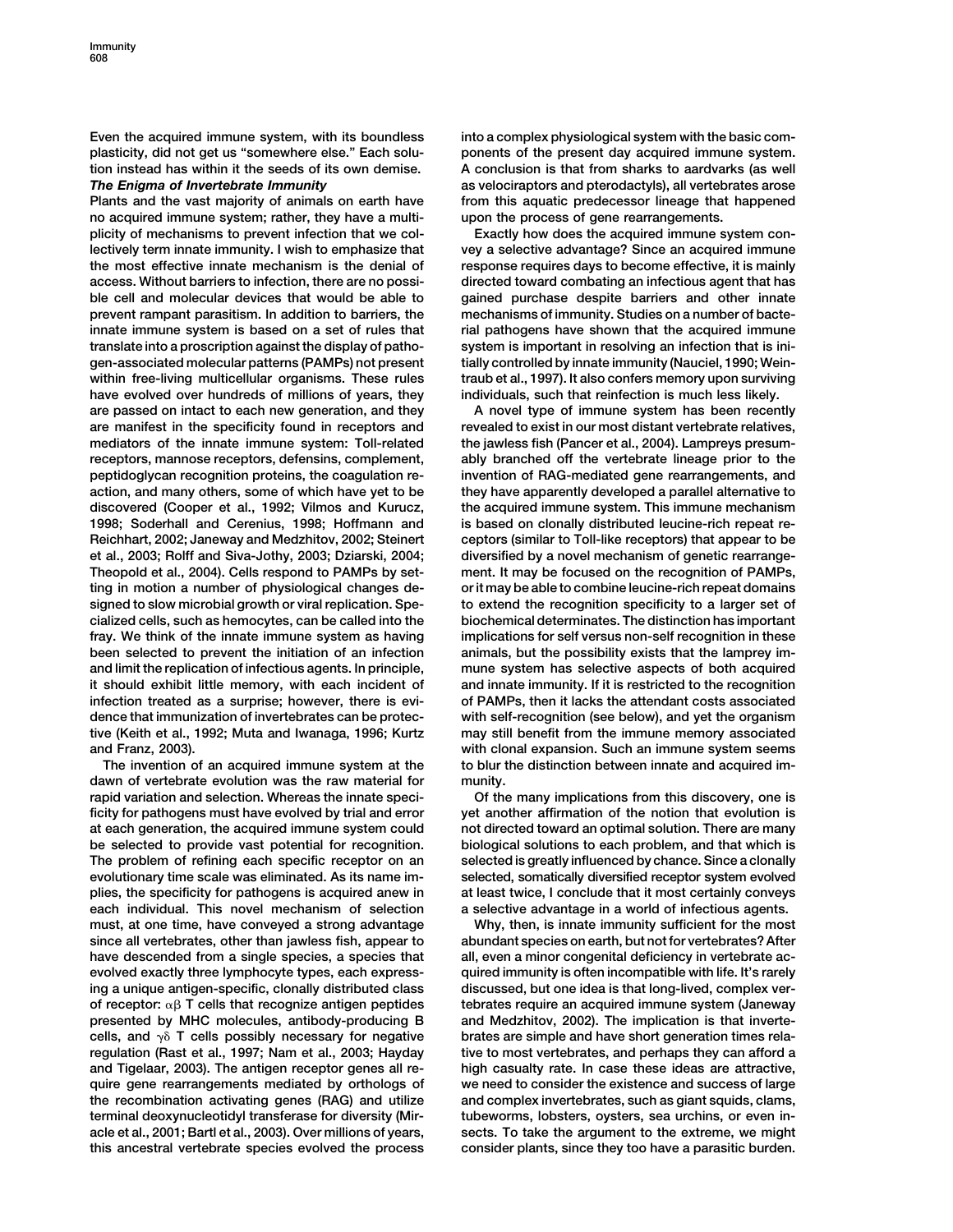**bristlecone pine can live past 4000 years. If acquired mune system offers the host little protection. immunity is defined by somatic diversification and clonal Another example of high virulence can occur when**

**ing else, I hope that this article provokes immunologists patients, great apes, and monkeys, but epidemics are acquired immune system, but rather, why do we verte- infects wild birds without causing obvious pathology, brates have pathogens that necessitate acquired im- whereas it can be highly virulent in human beings (Hillemunity? man, 2002).**

**The role of the immune system in vertebrate versus lence (Day and Proulx, 2004), but it is clear that no matter invertebrate evolution cannot be understood in the ab- what the mode of transmission, there are still costs to sence of virulence theory. One way to define virulence the parasite associated with virulence. This does not is the utilization of host resources by the parasite with mean that parasites naturally evolve to a benign state, the attendant costs to the host in terms of morbidity and but no parasite would be successful it if ravaged a host mortality. At the two extremes, commensal organisms before it could be transmitted. coexist with their hosts in a completely benign or mutu- How do the principles of virulence help to explain the ally beneficial manner, whereas parasites utilize host enigma of invertebrate immunity? One answer is that resources, immobilize the host, and cause death in a invertebrates don't need an acquired immune system high percentage of infections. Many fall somewhere be- because they never had it. The parasitic agents of invertween, exacting a price in terms of host resources with- tebrates have not coevolved with acquired immunity out impeding host mobility. The differences seem to be so their virulence is calibrated to the coevolved innate tightly interwoven with mode of transmission or, alterna- immune system. The proposal here is that contrary to tively, the ability to infect multiple hosts (Read, 1994; widely held views of practicing immunologists, the im-Cooper et al., 2002; Ewald, 1995; Day, 2003). For para- mune system is not evolutionarily selected to prevent sites that are directly and exclusively transmitted from infection in an absolute sense. Rather, it is selected to one vertebrate to another, virulence appears to be cali- make one individual slightly more resistant or at least brated such that the host retains mobility. Too virulent, different than others of the same or related species. The and the parasite immobilizes or even kills the host before adversary of any individual is not really the world of its progeny can be passed on. Too benign, and it is out parasites, they are truly undefeatable, it is his or her competed by faster growing variants. An important point neighbor. A zebra doesn't have to outrun the lion, just is that high virulence is dominant. The entire population the slowest member of the herd. of parasites within a host pays the price of a highly Another way of looking at this is that acquired immuvirulent variant. nity was not a final solution to the problem of parasitism.**

**sites that are extremely virulent? High virulence is mune was, for rapidly multiplying agents, it was just strongly correlated with parasitic agents that can effect another hurdle. It may have driven parasites to invent transmission other than by direct contact between hosts new strategies for fitness, but it did not convey invincibil- (Ewald, 1999). One effective mechanism is to utilize an ity or anything like it. To say the combination of innate intermediate vector. Agents such as flaviviruses (caus- and acquired immunity is the optimal defense is a misuning diseases like dengue fever, yellow fever, or West derstanding of the evolutionary landscape. I don't be-Nile fever) or** *Plasmodium falciparum* **(malaria) maximize lieve there is an optimal defense. I don't believe there replication while paying less of price for host incapacita- is a conceivable immune system that could not be obvition. In fact, an infected host lying immobilized but alive ated once the barriers to infection have been breached. is even more susceptible to the bite of a mosquito, and For all animals and their parasites, generation upon genthe mosquito thus acts an agent for the parasite. A eration, it has been evolutionary thrust and parry, until second mode of infection for highly virulent agents is today as it was a million years ago and as it will be a water transmission. Microbes, such as** *Vibrio cholera***, million years hence, each and every species is literally cause terrestrial animals to excrete copious quantities of plagued by parasitic microbial agents and viruses. infectious fluids, and without extraordinary precautions, Secondarily, there are multiple factors that may affect they are transmitted through the water supply. Of the evolution of different forms of defense in species that course, the parasites of marine organisms are readily are physiologically and ecologically disparate. There is transmitted through water. A third strategy is for an a high cost to developing and utilizing even the innate agent to be highly enduring. Bacilli such as** *Bacillus* **immune system (Moret and Schmid-Hempel, 2000), and** *anthracis* **can form spores that lie in wait for years, even the adaptive immune system, with its surfeit of cellular under extreme conditions, and thus become transmitted production, is likely to be even more resource intensive. through the mobility of healthy potential hosts. Predict- This does not explain how most animals are successful**

**The giant sequoia can live 2000 years and the ancient ably, once infected with** *B. anthracis***, the acquired im-**

**selection, then as far as we know, none of these species an infectious agent can not only replicate in one species appears to require an acquired immune system to avoid without extracting a high cost (low virulence), but also deleterious infections. infect a second species where it is highly virulent. For Clearly, the explanation is quite different, and if noth- example, Ebola virus kills a large percentage of infected to consider in detail the evolutionary significance of the local and appear to expire quickly. Since it continues acquired immune system. I propose that we are looking to crop up, we assume that it has been selected to backward from a human perspective and perhaps ask- propagate in a natural host (as yet unknown) in which ing the wrong question. Perhaps the question is not why it is less virulent (Leroy et al., 2004). The high virulence invertebrates manage to succeed in the absence of an in humans may be, in a sense, accidental. Influenza**

*Virulence Theory and Immunity* **This is an oversimplification of the complexity of viru-**

**How can this be reconciled with the existence of para- There is no final solution. As novel as the acquired im-**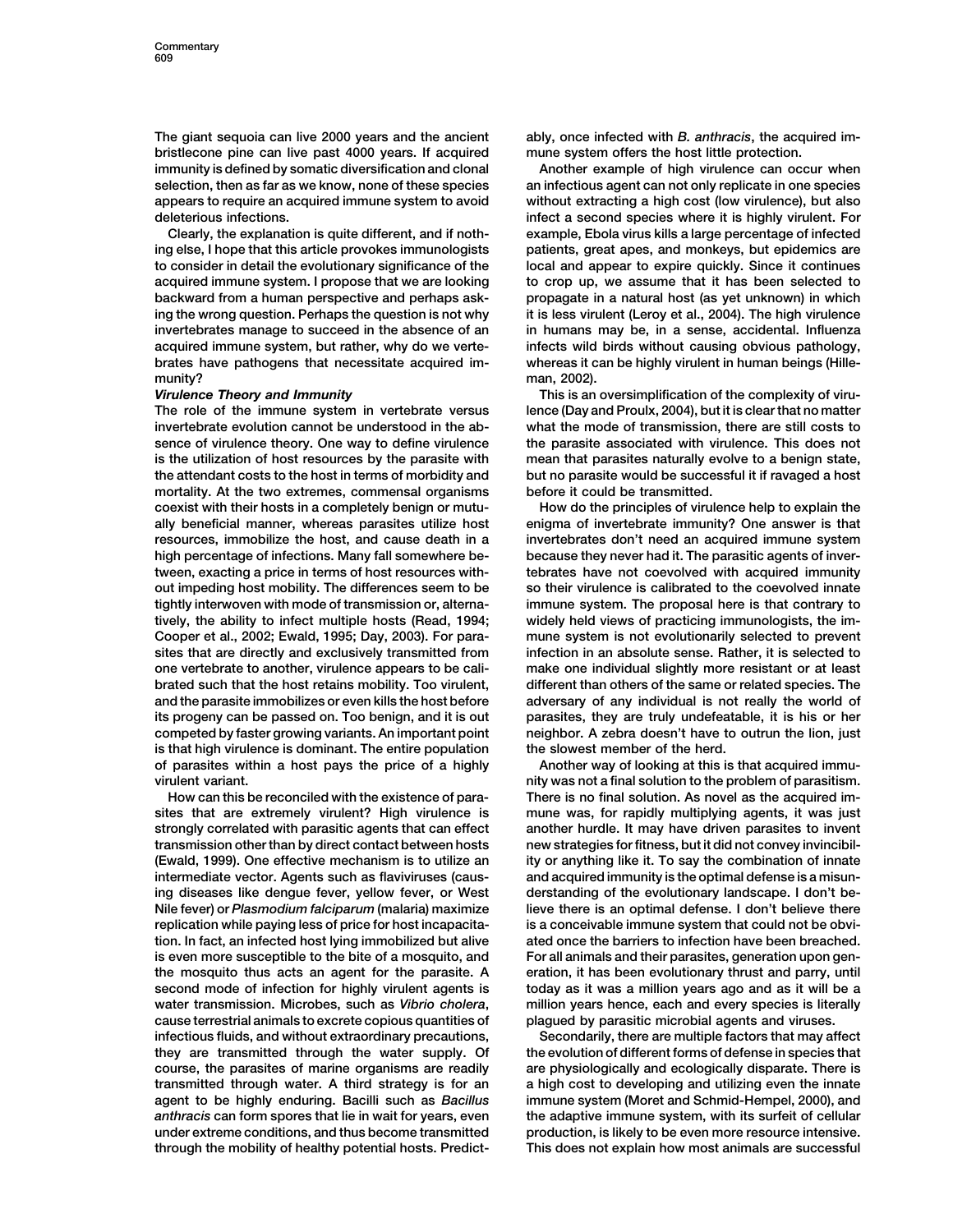

**Figure 1. Evolutionary Alice Through the Looking Glass**

**"The most curious part of the thing was, that the trees and the other things round them never changed their places at all: however fast they went, they never seemed to pass anything. 'I wonder if all the things move along with us?' thought poor puzzled Alice." (Carroll, 1872). Originally applied by Van Valen to frequency-dependent coevolution (Van Valen, 1973). In this case, Alice is a metaphor for animals unable to put distance between themselves and their ever-present parasites. Illustration by Kristina Hedrick, Lightray Productions, Los Angeles, California.**

without an adaptive immune system, but it argues that rate that is predominantly determined by infection and **invertebrates could probably not afford the energy ex- pathogenesis. Free-living invertebrates and their parapenditure it would require. The field of ecological immu- sites should exhibit the same types of relationships that nology has emerged to study just this problem (Rolff we find for vertebrates—a dynamic interaction in which and Siva-Jothy, 2003). The problem for biologists is to parasites weigh the use of resources (virulence) against understand how substantially different strategies of de- transmission. There should be benign parasites that fense can be equally successful in host-parasite evo- minimally affect host behavior as well as highly virulent lution. parasites that utilize multiple hosts or exhibit other char-**

**seems counterintuitive. We see that the immune system enced by infectious agents, as it is in vertebrates, but is absolutely essential to survival in a world of infectious a prediction is that it is not primarily limited by the abagents, and we conclude that it was selected to prevent sence of an acquired immune system. Instead, it should disease. The problem is it doesn't prevent disease. Once be more importantly tied to other factors that have been infected, are we really protected from influenza, tubercu- found to affect aging and survival. To make this point, losis, coccidioidomycosis, or toxoplasmosis? In the I wish to briefly address four aspects of invertebrate match-up between host immunity and parasitic selec- biology related to survival and parasitism: the lifespan tion, there's no contest. Like Alice pacing the Red of invertebrates, the causes of death in insects, para-Queen, we never get anywhere (evolutionarily) even sites that infect both vertebrates and invertebrates, and though we continue to run as fast as we can (Figure 1). insect viruses.**

**of course, there was no going back. Any individual with be addressed by considering the observed life span a defective acquired response would be quickly elimi- of invertebrates, and there is no doubt that complex nated by a parasite expecting a full armament. Even invertebrates can be extremely long lived. There exist commensal flora could become pathogenic. Regardless representations from the phyla of arthropods (lobsters, that infection of such a host might be a dead end for spiders, insects) (Ennis et al., 1986), mollusks (clams, the parasite, an immune compromised individual would squid) (Ropes, 1999; Cargnelli et al., 1999), and echinoimmediately succumb to a pathogen that would appear derms (sea urchins) (Ebert and Southon, 2003) with life overly virulent. Moreover, pushed by parasitic selection, spans as long or longer than vertebrates. For example, the acquired immune system has continued to find novel red sea urchins (***Strongylocentrotus franciscanus***) and ways of conferring host advantage; not host immunity, ocean quahogs (***Arctica islandica***) can live to be more host advantage. than 200 years of age. Lobsters (***Homarus Americanus***)**

**their native ecosystem should not exhibit a mortality 30-year-old lobsters the rare individuals who, by chance,**

*But We Seem to Be Protected?* **acteristics that ensure their transmission. The longevity The immune system was not evolved to protect us? This of invertebrates in the wild will undoubtedly be influ-**

**Once the acquired immune response was invented,** *Lifespan***. As already noted above, the first issue may** *The Success of Invertebrates* **are known to live to be at least 30 years of age (Herrick, If the proposal is that the outcome of parasitism is pre- 1977; Campbell, 1983). So at least some members of dominantly determined by the parasite and not by the invertebrate species live for decades in the wild without intricacy, strength, or elasticity of the immune system, the advantages of acquired immunity; however, an imthen, when compared with vertebrates, invertebrates in portant question concerns average life expectancy. Are**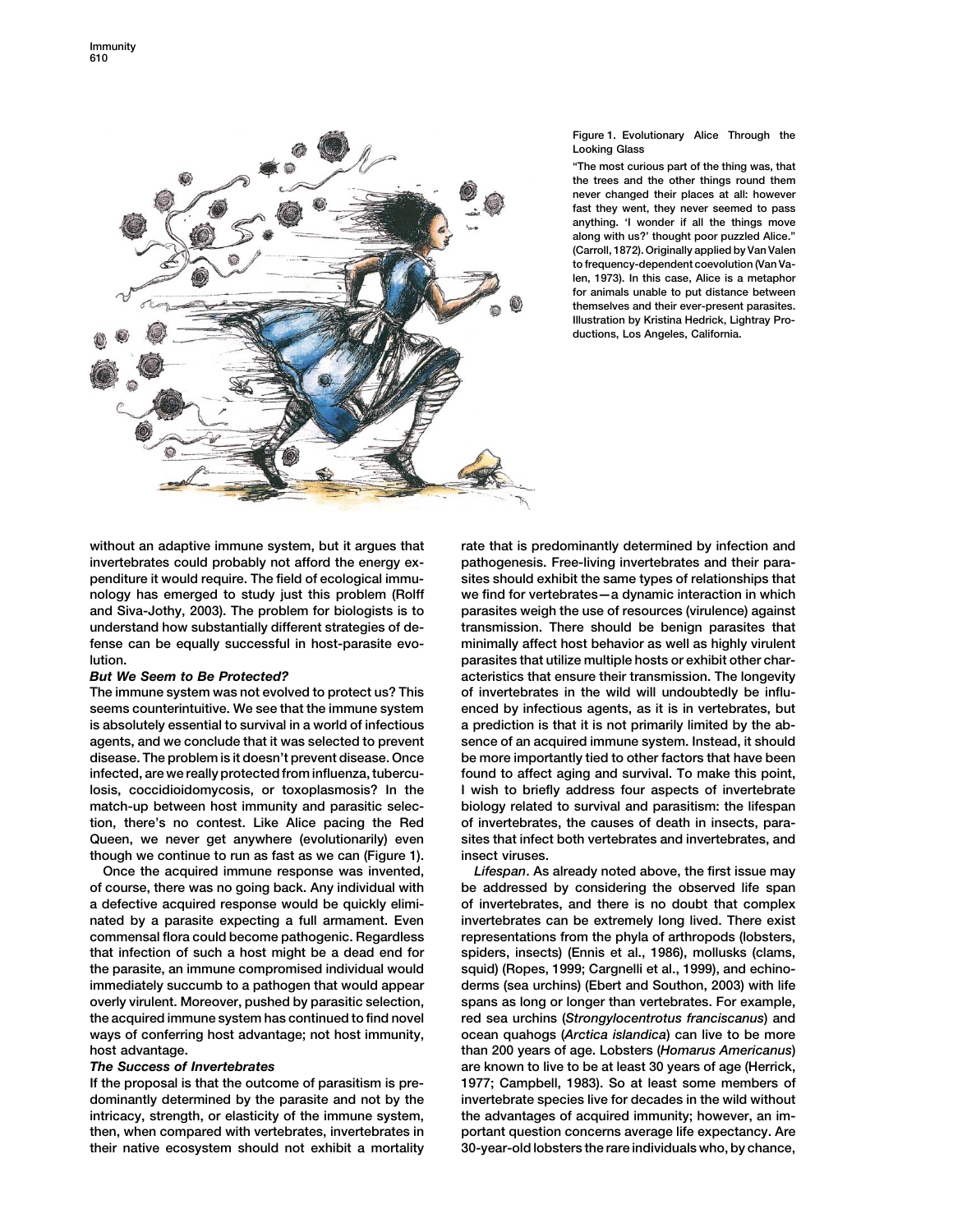**to live past 100 years whereas most of its kin succumbed mine extended longevity in insects are rather parental to disease? This is not the case for many species that care, monogamy, and eusociality (Carey, 2001). The likehave been studied, and it does not fit with the current lihood is that longevity is not primarily determined by understanding of longevity. The idea is that the evolution environmental factors such as pestilence, but rather it of longevity is highly influenced by extrinsic mortality. is programmed. As a majority of the population is lost due to predation** *Causes of Death***. The most direct method to address or infection over time, there is a progressive weakening the role of infection in invertebrate lifespan is to deterof the force of selection. The result of this is that the mine the proximal causes of invertebrate mortality. For rate of aging is inversely correlated with the average insects these include predators, parsitoid insects, and lifespan in nature (Kirkwood and Austad, 2000). The con- nematodes, and infectious agents including fungi, proverse is also likely to be true. Animals that can be found tists, bacteria, and viruses. An analysis of the published**

**tables show that mortality rate is not necessarily differ- conclusion of the study was that herbivores examined ent in vertebrates and invertebrates (Carey, 2001). This through the pupa stage suffer little or no mortality from is a vast topic that I can't consider in detail here, but pathogens. Considering that sick individuals may be I'd like to list two examples. A species of subsocial dung more susceptible to predation, even the combination of beetles (***Passalidae)* **has an average lifespan of greater infectious agents and predation contributed relatively than 2 years in the wild (hardly a clean environment!), little to mortality. The overwhelming cause of mortality and approximately 5 years in captivity (Cambefort and was found to be due to parasitoid insects and nema-Hanski, 1991). This is not so different from our favorite todes. Is this mortality due to the lack of an acquired species for studying acquired immunity, the house immune system? Realizing that most parasitoid species** mouse, *mus musculus*, which has an average lifespan do not invade adults and embryos would not be ex-<br>in the wild of approximately 1 year and a lifespan in pected to have an organized immune system, this seems **in the wild of approximately 1 year and a lifespan in pected to have an organized immune system, this seems** captivity of 2-5 years. A second example is the lobister<br>
inilikity. In addition, the acquired immune system is<br>
difformation amoricanous), which has been studied exter-<br>
involviously poor in ridding the body of parastitic

Another way of understanding the causes of death<br>without knowing a detailed life history is to compare the<br>life spans of related species living in similar conditions<br>ate in humans (yellow fever, >20%), whereas others life spans of related species living in similar conditions,<br>and for social insects, to compare different castes within are often, but not always, cleared with little associated **pathology (West Nile Virus). Those neurotropic viruses the same species. The range of lifespans in insect species is enormous—some live a few days, whereas others that are not cleared end up in the brain, and this might live years (Wilson, 1971; Carey, 2001). In addition, life- be benign were it not for the immune response to this** span can also vary within a species depending on social **status. Especially for subterreanean ants and termites, hand, the arthropod vectors appear to maintain a lifethe workers live weeks, whereas the queens can live up long infection that otherwise has no known effect. As to 30 years (Bourke and Franks, 1995). All individuals such, the invertebrate host does not clear the infection come from the same breeding stock, they live in the but experiences little pathology, whereas the vertebrate**

**escaped infection? Did the occasional Quahog manage and yet longevity is vastly different. Factors that deter-**

life tables for 78 herbivorous insect species was carried **long average lifespan. out (Hawkins et al., 1997), and death was classified by More convincingly, the analyses of invertebrate life enemy type: parasitoids; predators; and pathogens. A**

same environment, they are exposed to one another, host sometimes clears the infection, but when it fails,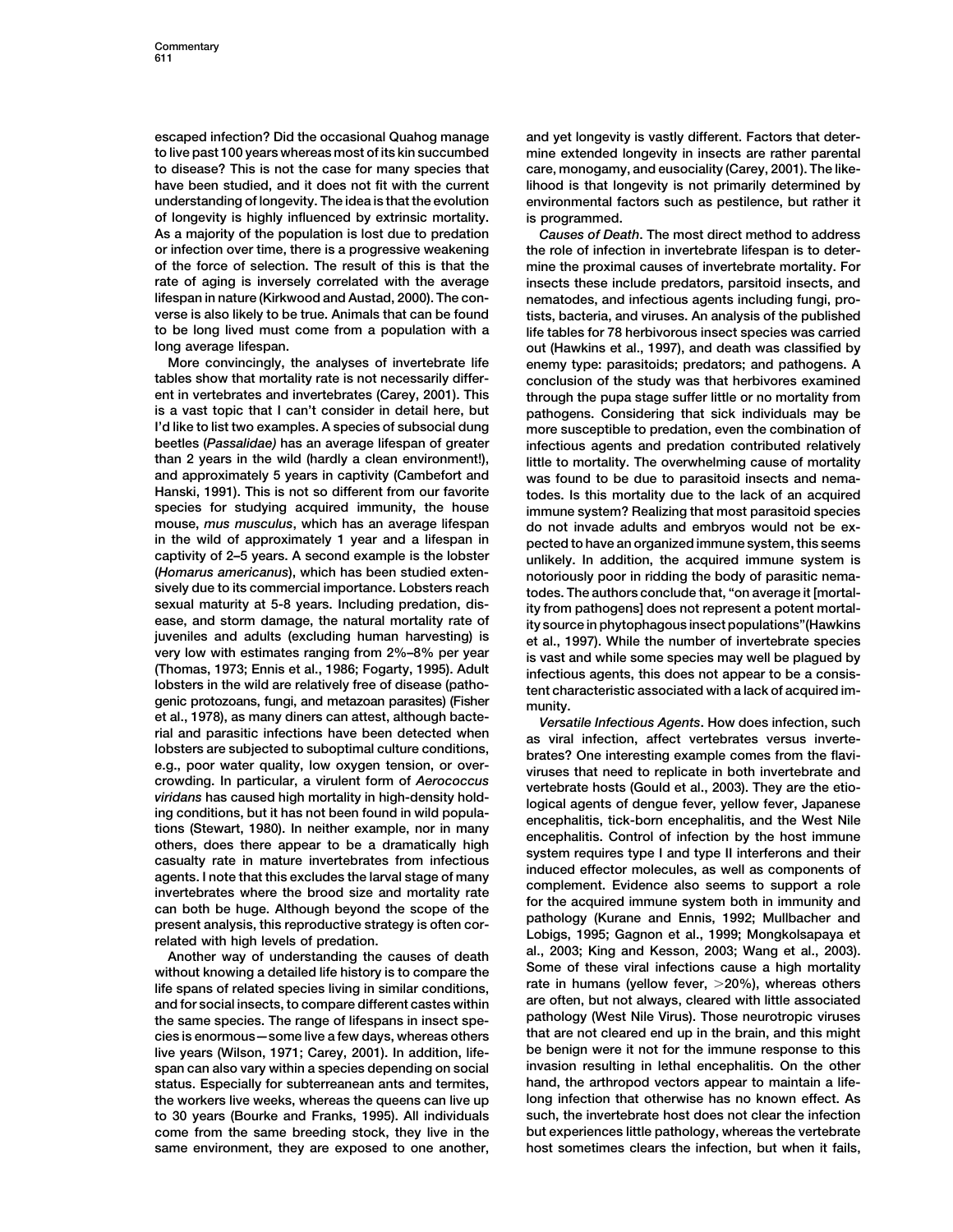**the host. must lie elsewhere. I submit that a key lies in the strate-**

**I think there are two lessons learned from these vi- gies of parasitism. ruses. One is that regardless of the type of host immu-** *A Moment of Evolutionary Ecstasy Bought Us 400* **nity, a virus is able to achieve its ends of replication and** *Million Years of Misery* **transmission. The second is that an acquired immune Evolution has no foresight. A biological invention that system is not necessary to prevent a viral infection from confers an advantage gets propagated whether or not causing death; rather, the lethality of a virus may more it may eventually lead to trouble or even species extincimportantly depend upon its strategy for replication and tion. If the vertebrate acquired immune system is not transmission. In this case the virus most probably gains necessary for evolutionary survival, we might even be wider transmission by utilizing fewer resources of the so bold as to ask whether it was an evolutionary misstep. vector and greater resources of the vertebrate host. As discussed above, it must have provided a potent**

*brucei***, provides another illustration of the way in which importantly to the success and rapid diversification of a parasite can adapt to the immune systems of both vertebrates. However, it also came with attendant costs. invertebrate and a vertebrate hosts. Trypanosomes are By inventing a weapon able to recognize any possible most famous for their ability to express a single variant biochemical determinant and thus potentially destroy surface glycoprotein (VSG) and then switch to a com- any cell, be it friend or foe, vertebrates developed the pletely different VSG at a rate of 10<sup>2</sup> to 10<sup>7</sup> switches potential for self-destruction for the first time in biologiper doubling time (Turner and Barry, 1989). Importantly, cal history. The acquired immune system also placed a this only occurs during the life-cycle phase in which strong and unpredictable selective pressure on parathe trypanosome is in the mammalian bloodstream and sites, one that would be expected to provoke a reaction. subject to antibody-mediated inhibition; high-frequency The reaction of viruses, seemingly the simplest of antigenic variation does not occur in the tsetse fly (Don- parasitic agents, has been recorded in their genomes, elson, 2003). Although trypanosomes are most famous which collectively encode decoys and diversions defor antigenic variation, similar strategies are used by signed to target each step in the process of immune other parasites, such as** *Plasmodium falciparum* **and recognition, activation, and function (Smith and Kotwal,** *Giardia lamblia***, during the mammalian phase of their 2002; Koelle and Corey, 2003). Moreover, viruses and life cycle (Nash, 2002; Duffy et al., 2003). Antigenic varia- microbial agents are likely to invent strategies that go tion is also widespread in bacterial pathogens and espe- beyond immune avoidance. They are also likely to subcially in their virulence factors (van der Woude and vert the host immune system as a means of furthering Baumler, 2004). Much of this vast biological invention their ends of replication and transmission. For example, is almost certainly in response to the acquired immune bacterial enterotoxins cause an immune holocaust that system of vertebrates, and it consistent with the notion results in the excretion of copious quantities of infec**of adaptive virulence. **the activa- of adaptive virulence.** The set of adaptive virulence.

sects and their specific viruses are endlessly complex, requirement for viral replication. Because immunopa**though field studies have established some important thology is perhaps the most common adverse outcome general characteristics that illustrate the diversity of of viral infections, I suspect there are thousands of viral pathogen interactions with invertebrate hosts. For ex- and microbial strategies aimed at subverting the acample, the invertebrate iridescent viruses (IIV) are known quired immune system. As an aside, I think a comparison to infect 73 invertebrate species, mainly insects. In the of vertebrate and invertebrate viruses would be revealblack fly** *Simulium variegatum* **found in Wales, inappar- ing, and an obvious prediction is that viruses that excluent IIV infections were found at frequencies between sively infect invertebrates are simpler and focused on 0%–37%, depending on the time of the year (Williams, evading innate immunity. 1995). Transference of the flies to the laboratory con- The immune system of modern vertebrates is a coordifirmed that the infections were inapparent and nonlethal. nation of innate immunity and acquired immunity. A re-The same group analyzed** *Simulium spp***. from Chiapas, sponse is often instigated by the innate immune system, Mexico, and found patent IIV infections in eight** *Sim-* **which in turn activates components of the acquired im***ulium* **species. This virus (or viruses) was distinct from mune system. The acquired response feeds back by that found in Wales in that it would not infect a test amplifying the innate immune response, arming it with strain of moth,** *Galleria mellonella***. The patent infections specific receptors and inducing potently lethal mediawere uniformly associated with death before metamor- tors. It also feeds back on itself via cytokines and other phosis. Interestingly, the frequency of infection was di- mediators. Such a scheme should worry any systems rectly correlated with species proportion (Hernandez et analyst. A potentially lethal mechanism controlled by al., 2000), a hallmark of frequency-dependent coevolu- positive feedback is a recipe for runaway destruction. tion. Clearly, depending upon the virus and the host, Not surprisingly, we find that several hundred million infections can vary in frequency and in virulence. For years of evolution has mitigated that danger with prean introduction into this realm of study see "The Insect ventative and negative feedback controls. We weed out Viruses" (Miller and Ball, 1998). self-reactive lymphocytes in the thymus or the bone**

**not a prerequisite for survival in the face of infections, antigen-stimulated lymphocytes are poorly activated or nor for long average lifespan in complex animals. It may actively introverted. Successfully activated lymphobe an incremental advantage, but the answer to why cytes are temporally programmed to self-destruct. Reg-**

**the ensuing host-parasite conflagration can be dire to most animals don't require an acquired immune system**

**The life cycle of trypansomes, such as** *Trypanosoma* **selective advantage, and it may even have contributed**

*Insect-Virus Interactions***. The interactions between in- tion and cell division of a large percentage of T cells, a**

**These examples illustrate that acquired immunity is marrow or the bursa. In the absence of innate activation,**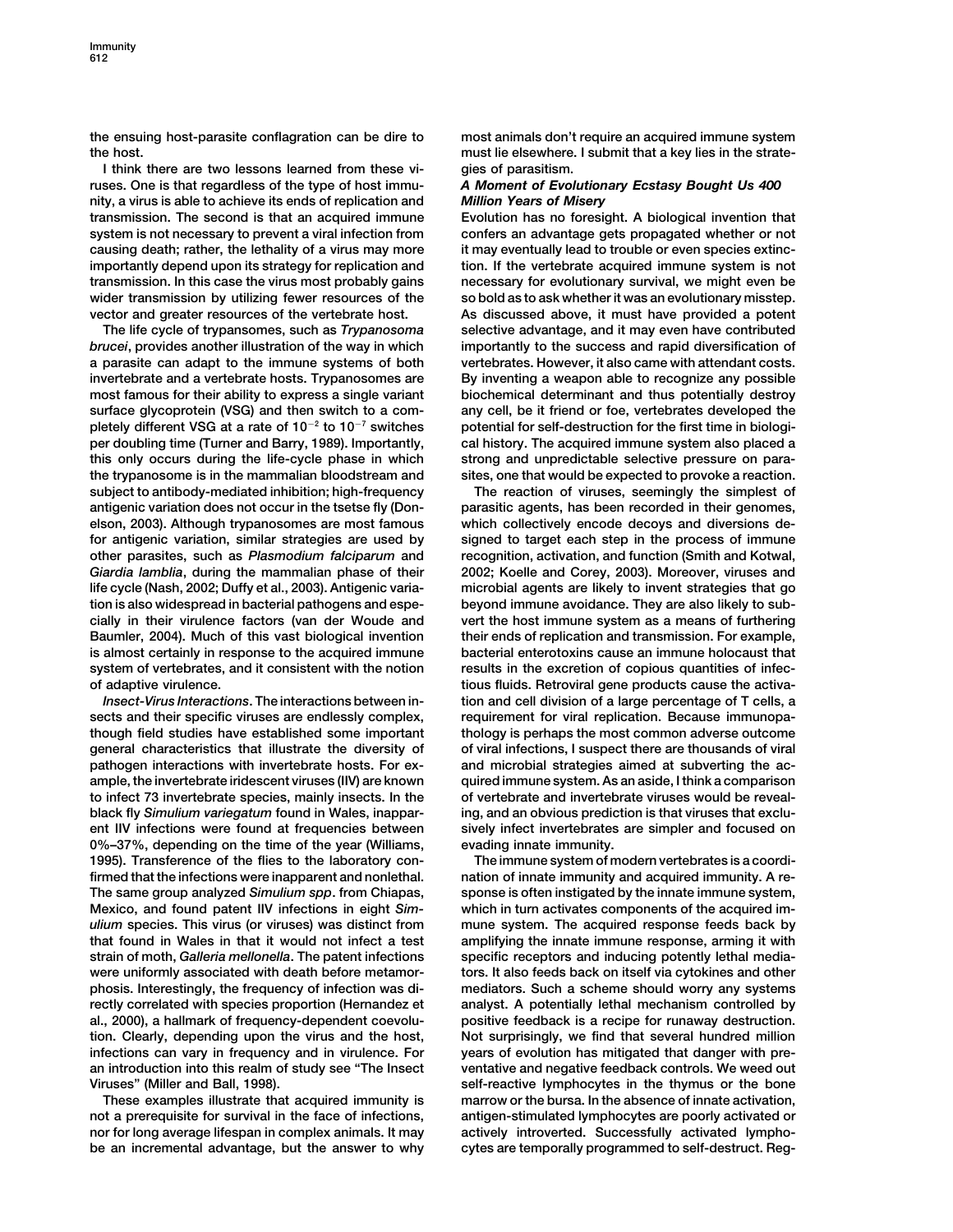**ulatory T cells are purposed to quell any conflict. Still, by the immune system of C57BL/6 mice. We do this with all of these mechanisms in place, the evidence despite the knowledge that species variation with reshows that negative regulation quite often fails or it is spect to pathogen resistance is well documented (Sorci subverted by self-serving infectious agents. et al., 1997; Carius et al., 2001; Smith et al., 1999).**

**tem, vertebrates pay a high price in terms of immunopa- whereas BALB/c mice succumb (Sacks and Nobenthology, but that is hardly the only cost. Immune hyper- Trauth, 2002); yet, the susceptibility pattern of the two sensitivity, including allergy and asthma, affects a large mouse strains is exactly the reverse for infection with segment of the human population in the Western World. the parasitic protozoan** *Toxoplasma gondii* **(Suzuki et And of course the most dreaded of reactions mediated al., 1995). Now that we understand quite a lot about by the acquired immune system is** *horror autoxicus* **(Er- the components of the immune system, how would the lich, 1906), commonly known as autoimmunity. More immune response look different were we to use real than 3% of people in the United States experience a mouse pathogens in wild mice? In experimental immuform of autoimmune disease (Jacobson et al., 1997; nology we attempt to avoid variation as much as possieven life threatening. This is not limited to humans, al- (or even among strains), and what are the mechanisms though we are the most comprehensively studied spe- employed by variants that confer resistance? A combicies. Several strains of mouse and rat have been found nation of genomics and immunopathology will surely unto have a high incidence of autoimmune disease, and cover the subtle changes in the immune system that this may represent an exaggeration of traits that exist can dramatically affect virulence and the outcome of in naturally breeding populations. Domestic dogs have an infection. Such changes may be identified with the eases such as rheumatoid arthritis, lupus, and diseases will often be associated with innate immunity. of the skin (Fleeman and Rand, 2001; Hansson, 1999; Given that parasites are so wonderfully diverse, devi-Olivry and Jackson, 2001). On the other hand, excepting ous, and determined, is a "complete" knowledge of the**

misstep? It is pure speculation, but I believe that verte-<br>horitos agents that induce an effective and lasting<br>at all had the progenitor lineage not happened upon<br>at all had the progenitor lineage not happened upon<br>at all

**much of what we've learned about immunology came the answer to most of the world's infectious diseases. from studying the immune response in inbred mice to** dextran, sheep red blood cells, bovine serum albumin, References **keyhole limpet hemocyanin, ovalbumin, hen egg lyso**zyme, or cytochrome c—antigens that don't fight back.<br>Only recently have immunologists, en masse, discov-<br>man. G.W.. and Flainik. M.F. (2003). Terminal deoxynucleotidy trans-Only recently have immunologists, en masse, discov-<br>The man, G.W., and Flajnik, M.F. (2003). Terminal deoxynucleotidy trans-<br>Freed the way infection with pathogens informs our un**derstanding of the immune response. Even now, the vertebrates. Immunogenetics** *55***, 594–604. strains of virus or bacteria used are laboratory strains Bingle, L.E., and Thomas, C.M. (2001). Regulatory circuits for plasselected to invoke huge responses before being cleared mid survival. Curr. Opin. Microbiol.** *4***, 194–200.**

**So being in possession of an acquired immune sys- C57BL/6 mice clear an infection with** *Leishmania* ble, but what is the variation in a natural population **been found to have many different autoimmune dis- acquired immune system, but a prediction is that they**

cancer, who ever heard of neutrophils raging out of control? Where is there evidence that flies can be struck<br>down by overzealous hemocytes?<br>Was the acquired immune system an evolutionary far, our successes have been limit

ferases from elasmobranchs reveal structural conservation within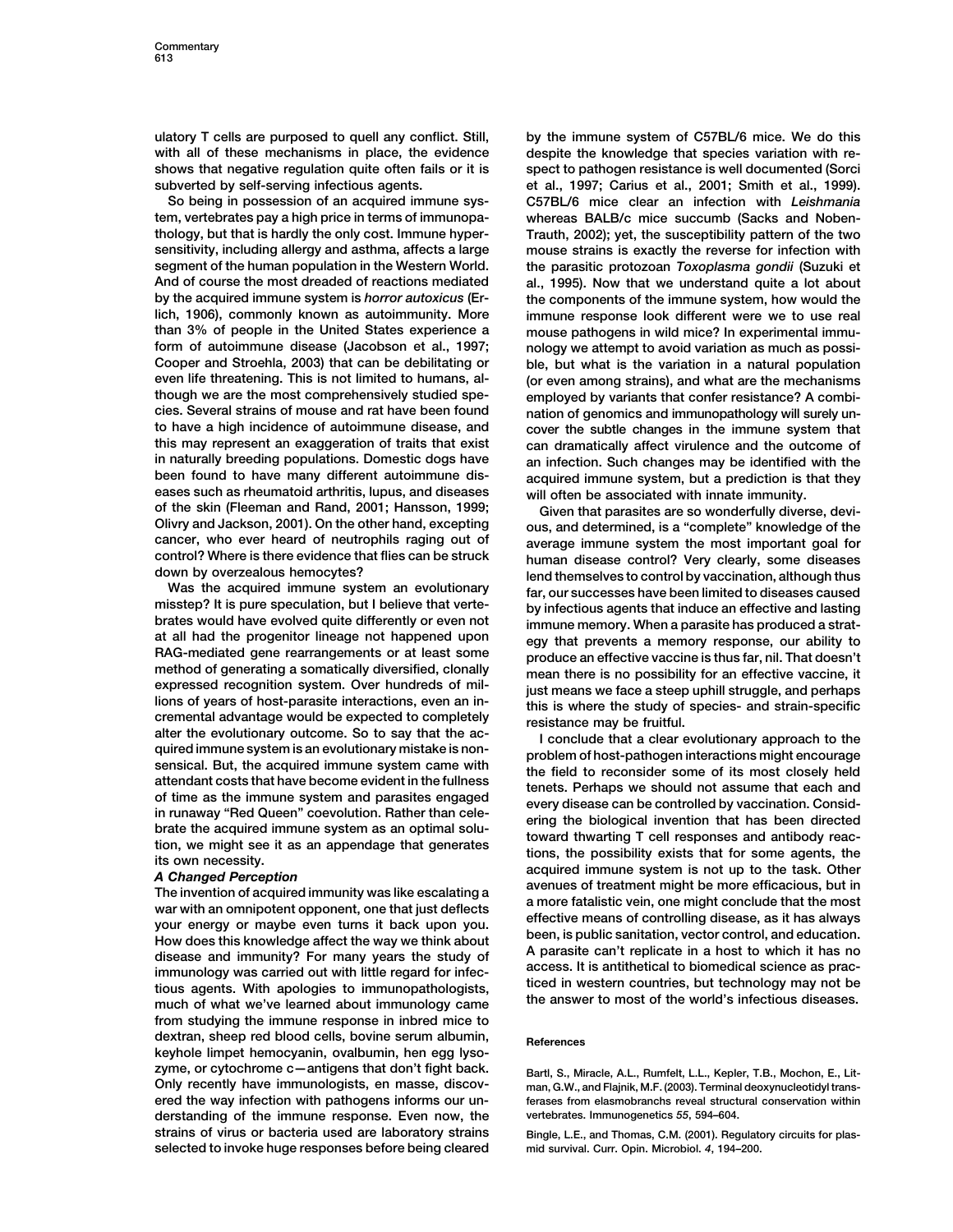**(Princeton, NJ: Princeton University Press). Immunopathol.** *69***, 225–228.**

**Cambefort, Y., and Hanski, I. (1991). Dung Beetle Ecology (Princeton, Hawkins, B.A., Cornell, H.V., and Hochberg, M.E. (1997). Predators,**

**Campbell, A. (1983). Growth of tagged American lobsters, Homarus insect populations. Ecology** *78***, 2145–2152. americanus, in the Bay of Fundy. Can. J. Fish. Aquat. Sci.** *40***, 1667– Hayday, A., and Tigelaar, R. (2003). Immunoregulation in the tissues 1675. by**  $\alpha\beta$ 

*46* **in Chiapas, Mexico. Med. Vet. Entomol.** *14***, 458–462. , 79–110.**

**Cargnelli, L.M., Griesbach, S.J., Packer, D.B., and Weissberger, E. Herrick, F.H. (1977). Natural History of the American Lobster (New (1999). Ocean Quahog, Arctica islandica, life history and habitat York: Arno Press). characteristics. NOAA Technical Memorandum NMFS-NE-148. Hilleman, M.R. (2002). Realities and enigmas of human viral influ-**

**Carius, H.J., Little, T.J., and Ebert, D. (2001). Genetic variation in a enza: pathogenesis, epidemiology and control. Vaccine** *20***, 3068– host-parasite association: potential for coevolution and frequency- 3087.**

**Cooper, E.L., Rinkevich, B., Uhlenbruck, G., and Valembois, P. nity: an evolutionary perspective. Nat. Immunol.** *3***, 121–126.**

**Cooper, G.S., and Stroehla, B.C. (2003). The epidemiology of autoim- mune diseases in the United States. Clin. Immunol. Immunopathol. mune diseases. Autoimmun. Rev.** *2***, 119–125.** *84***, 223–243.**

**Cooper, V.S., Reiskind, M.H., Miller, J.A., Shelton, K.A., Walther, Janeway, C.A.J., and Medzhitov, R. (2002). Innate immune recogni-B.A., Elkinton, J.S., and Ewald, P.W. (2002). Timing of transmission tion. Annu. Rev. Immunol.** *20***, 197–216.**

**Day, T., and Proulx, S.R. (2004). A general theory for the evolutionary King, N.J., and Kesson, A.M. (2003). Interaction of flaviviruses with**

**Donelson, J.E. (2003). Antigenic variation and the African trypano- Immunol. Cell Biol.** *81***, 207–216.**

**Duffy, M.F., Reeder, J.C., and Brown, G.V. (2003). Regulation of** *408***, 233–238.** antigenic variation in Plasmodium falciparum: censoring freedom<br>of expression? Trends Parasitol. 19, 121-124. plex virus immunobiology and vaccine research. Clin. Microbiol.

**Dziarski, R. (2004). Peptidoglycan recognition proteins (PGRPs). Rev.** *16***, 96–113. Mol. Immunol.** *40***, 877–886. Kurane, I., and Ennis, F.E. (1992). Immunity and immunopathology**

trotus franciscanus) can live over 100 years: confirmation with<br>A-bomb 14carbon. Fishery Bulletin 101, 915–922. exercit in invertebrate immunity. Nature 425, 37–38.

**Erlich, P. (1906). Collected Studies on Immunity (London: John Wi- of central African wildlife. Science** *303***, 387–390.**

**Ewald, P. W (1999). Using evolution as a tool for controlling infectious Plenum Press).**<br>
diseases. In Evolutionary Medicine. W.R. Trevathan. E.O. Smith. and

**Fisher, W.S., Milson, E.H., Steenbergen, J.F., and Lightner, D.V. an immune repertoire. Int. Immunol.** *13***, 567–580. (1978). Microbial diseases of cultured lobsters: a review. Aquacul- Mongkolsapaya, J., Dejnirattisai, W., Xu, X.N., Vasanawathana, S.,**

**Fogarty, M.J. (1995). Populations, fisheries, and management. In fever. Nat. Med.** *9***, 921–927. Biology of the Lobster, J.R. Factor, ed. (San Diego: Academic Press), Moret, Y., and Schmid-Hempel, P. (2000). Survival for immunity: the**

**Gagnon, S.J., Ennis, F.A., and Rothman, A.L. (1999). Bystander tar-** *290***, 1166–1168. get cell lysis and cytokine production by dengue virus-specific hu- Mullbacher, A., and Lobigs, M. (1995). Up-regulation of MHC class**

**Gould, E.A., de Lamballerie, X., Zanotto, P.M., and Holmes, E.C. reticulum. Immunity** *3***, 207–214. (2003). Origins, evolution, and vector/host coadaptations within the Muta, T., and Iwanaga, S. (1996). The role of hemolymph coagulation**

**Hamilton, W.D., Axelrod, R., and Tanese, R. (1990). Sexual reproduc- Nam, B.H., Hirono, I., and Aoki, T. (2003). The four TCR genes of tion as an adaptation to resist parasites (a review). Proc. Natl. Acad. teleost fish: the cDNA and genomic DNA analysis of Japanese floun-**

**Hansson, H. (1999). Antinuclear antibodies: presence and specificity chains. J. Immunol.** *170***, 3081–3090.**

**Bourke, A.F.G., and Franks, N.R. (1995). Social Evolution in Ants in autoimmune connective tissue disease in the dog. Vet. Immunol.**

**NJ: Princeton University Press). parasitoids, and pathogens as mortality agents in phytophagous**

**T cells. Nat. Rev. Immunol.** *3***, 233–242.**

**Carroll, Lewis. (1872). Through the Looking-glass. Hernandez, O., Maldonado, G., and Williams, T. (2000). An epizootic Carey, J.R. (2001). Insect biodemography. Annu. Rev. Entomol. of patent iridescent virus disease in multiple species of blackflies**

**dependent selection. Evolution Int. J. Org. Evolution** *55***, 1136–1145. Hoffmann, J.A., and Reichhart, J.M. (2002). Drosophila innate immu-**

Jacobson, D.L., Gange, S.J., Rose, N.R., and Graham, N.M. (1997).<br>- Didemiology and estimated population burden of selected autoim-

and the evolution of virtuence of an insect virus. Proc. R. Soc. Lond.<br>B. Biol. Sci. 269, 1161–1165. Compared the American lobster. Homarus americanus: Day, T. (2003). Virulence evolution and the timing of disease life-<br> **history events. Trends Ecol. Evol. 18, 113–118.** Critions or a superstory and field trials. Fish Shellfish Immunol. 2, 109–119. **history events. Trends Ecol. Evol.** *18***, 113–118. oratory and field trials. Fish Shellfish Immunol.** *2***, 109–119.**

cells of the vertebrate host and decoy of the immune response.

**some genome. Acta Trop.** *85***, 391–404. Kirkwood, T.B., and Austad, S.N. (2000). Why do we age? Nature**

**Ebert, T.A., and Southon, J.R. (2003). Red sea urchins (strongylocen- in dengue virus infections. Semin. Immunol.** *4***, 121–127.**

Ennis, G.P., Colllins, P.W., and Dawe, G. (1986). Fisheries and popu-<br>
lation biology of lobsters (Homarus americanus) at Comfort Cove,<br>
Newfoudland. Can. Tech. Rep. Fish. Aquat. Sci. 1116, 1.<br>
Friend, J.M., Bermejo, M., S

**ley & Sons). Miller, L.K., and Ball, L.A. (1998). The Insect Viruses (New York:**

diseases. In Evolutionaly wedicine, w.r.t. Tevatrial, E.O. Silliul, and<br>J.J. McKenna, eds. (Oxford: Oxford University Press), pp. 271–312.<br>Ewald, P.W. (1995). The evolution of virulence: a unifying link be-<br>patterns of lym **Ewald, P.W. (1995). The evolution of virulence: a unifying link be- patterns of lymphocyte-specific genes during the development of tween parasitology and ecology. J. Parasitol.** *81***, 659–669. cartilaginous fish implicate unique lymphoid tissues in generating**

Tangthawornchaikul, N., Chairunsri, A., Sawasdivorn, S., Duang-**Fleeman, L.M., and Rand, J.S. (2001). Management of canine diabe- chinda, T., Dong, T., Rowland-Jones, S., et al. (2003). Original antites. Vet. Clin. North Am. Small Anim. Pract.** *31***, 855–880. genic sin and apoptosis in the pathogenesis of dengue hemorrhagic**

price of immune system activation for bumblebee workers. Science

**man CD4() cytotoxic T-lymphocyte clones. J. Virol.** *73***, 3623–3629. I by flavivirus-induced peptide translocation into the endoplasmic**

**genus Flavivirus. Adv. Virus Res.** *59***, 277–314. in innate immunity. Curr. Opin. Immunol.** *8***, 41–47.**

der (Paralichthys olivaceus) TCR alpha-, beta-, gamma-, and delta-